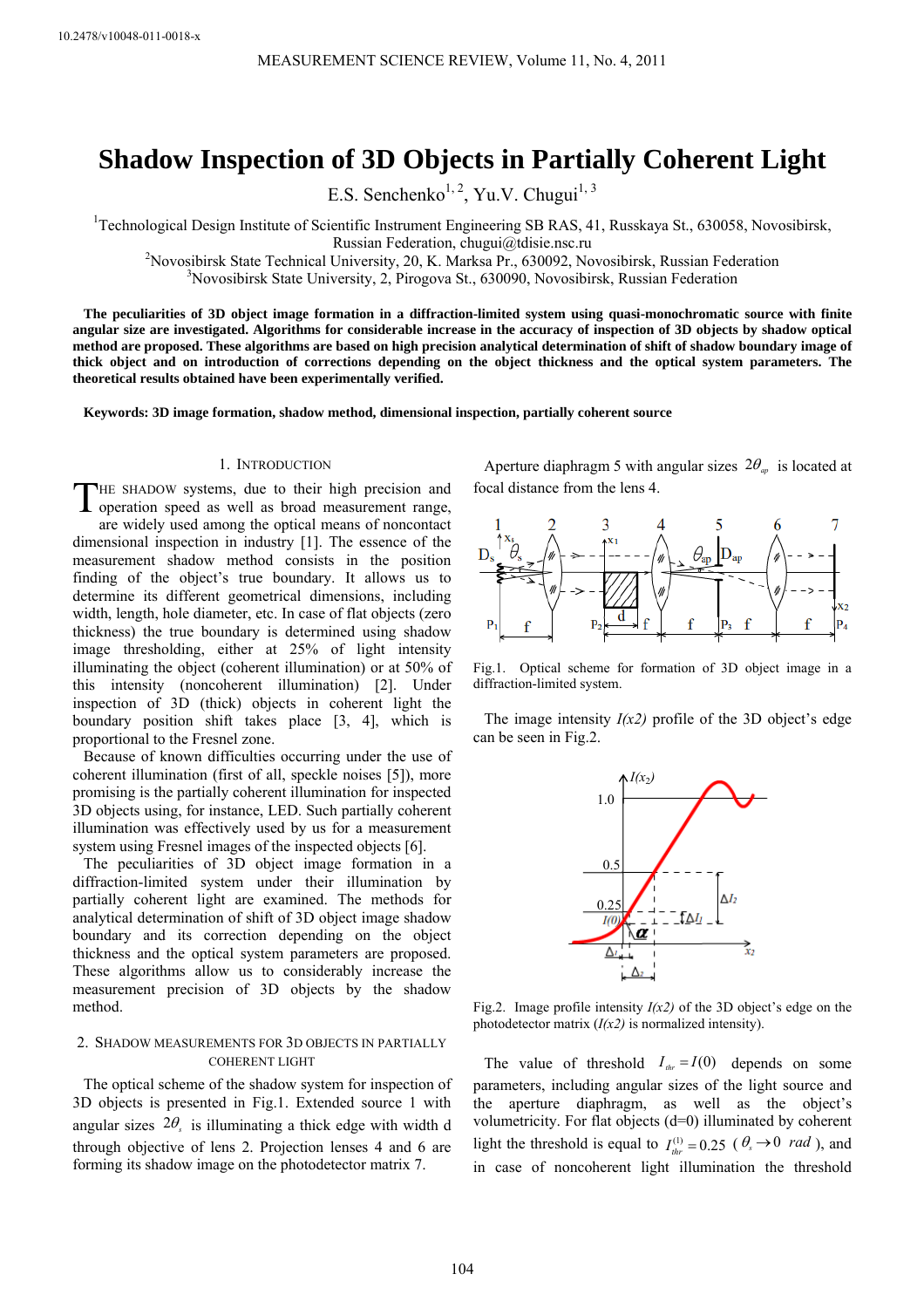equals  $I_{thr}^{(2)} = 0.5$  ( $\theta_s \rightarrow \pi/2$  *rad*). Under partially coherent illumination the threshold value is intermediate within the limits of  $0.25 < I_{thr} < 0.5$  (0  $rad < \theta_s < \pi/2$  *rad*)[2].

The influence of 3D object's thickness on its image profile is determined by the ratio of critical diffraction angle  $\theta_{\alpha} = \sqrt{\lambda/d}$  (under which the volume effects become significant) to the angular size of the aperture  $2\theta_{\alpha}$  [3, 4] ( $\lambda$  is wavelength). If at  $\theta_{cr} \gg \theta_{ap}$  the weak volume effects occur, so at  $\theta_{cr} \ll \theta_{ar}$  their effects are sufficiently significant. Further calculations are limited by weak volume effects taking place in practical applications.

# 3. ALGORITHMS FOR HIGH PRECISION DETERMINATION OF 3D OBJECT BOUNDARIES

Two algorithms to determine the position of the geometric boundary of thick edge (plane perfectly absorption surface parallel to the optical axis), have been developed. The first one is based on the use of threshold  $I_{\text{thr}} = I(0)$  (Fig.1) that takes into account the angular size of the source  $2\theta_s$  and object's thickness d. For calculation we used the constructive theory of image formation for the thick objects with the sharp shadow projections [3]. It has been shown that the normalized light intensity in the thick edge image in point  $x_2 = 0$  (that coincides with boundary geometric position) under  $\theta_s \ll \theta_m$  is equal to (see appendix A):

$$
I_{\text{thr}} = I(0) = \frac{1}{4} + \frac{1}{3\pi^2} \frac{\theta_s^2}{\theta_{\text{ap}}^2} - \frac{\theta_{\text{ap}}}{\sqrt{2\pi\theta_{\text{cr}}}}
$$
(1)

Thus, value  $I(0)$  is determined by the three components. The first term of the equation corresponds to the case when a flat object is illuminated with point axial light source (coherent illumination). The second one refers to the influence of the final angular size of source and results in the increase of the threshold level. Finally, the third component is determined by the object volumetricity, which decreases the value of  $I(0)$ . Thus, at given parameters of d and  $\theta_{ap}$  there is an opportunity, by choosing the angular size of the source  $2\theta_s$ , to compensate the effect of the object's volumetricity on the change of light intensity at the point of geometric position of the thick edge boundary ( $x<sub>2</sub> = 0$ ). It is possible due to different signs of the second and third terms in  $(1)$ .

Computer modeling has allowed obtaining the dependency of the threshold level on the light source diameter (Fig.3). According to the obtained results (1) the threshold levels for the thick and flat edges illuminated by light source of different size are differed by the third component. Under  $\theta_s = \theta_{av}$ , threshold level jump is observed. The theoretical results as well as computer modeling ones are in good agreement.



Fig.3. The threshold level  $I_{thr}$  for shadow image vs. the light source size  $\theta_{s}$ .

The second algorithm developed represents the determination of the position of the 3D edge's boundary using the two standard thresholds:  $I_{\mu}^{(1)} = 0.25$ and  $I_{thr}^{(2)} = 0.5$ . It is important that the high precision determination of the boundaries requires introduction of two corrections  $\Delta_1$  and  $\Delta_2$  that are determined by the following equations (Fig.2):

$$
\Delta_1 = \frac{0.25 - I(0)}{I'(0)} = \frac{\Delta I_1}{t g \alpha}, \qquad \Delta_2 = \frac{0.5 - I(0)}{I'(0)} = \frac{\Delta I_2}{t g \alpha}, \qquad (2)
$$

where  $t g \alpha = I'(0)$  is the slope angle of the 3D edge's image profile under the selected level. In this case, the value of  $I'(0)$  has to be known. For finding this value it is necessary to determine a derivative of  $I(x2)$  in a point  $x=0$ . It's established that at  $\theta_s \ll \theta_m$  (see appendix B):

$$
I'(0) = \frac{2\theta_{ap}}{\lambda} + \frac{4}{\sqrt{2}\pi\lambda\theta_{cr}} \left(\frac{1}{3}\theta_s^2 - \theta_{ap}^2\right)
$$
 (3)

Taking into account (2), (3), for corrections  $\Delta_1$  and  $\Delta_2$  one can obtain the following:

$$
\Delta_1 = \frac{\lambda}{2\theta_{ap}} \left[ \frac{1}{\sqrt{2\pi}} \frac{\theta_{ap}}{\theta_{cr}} - \frac{1}{3\pi^2} \frac{\theta_s^2}{\theta_{ap}^2} \right]
$$
\n
$$
\Delta_2 = \frac{\lambda}{2\theta_{ap}} \left[ 0.25 + \frac{3}{2\sqrt{2\pi}} \frac{\theta_{ap}}{\theta_{cr}} - \frac{1}{3\pi^2} \frac{\theta_s^2}{\theta_{ap}^2} \right]
$$
\n(4)

According to (4), the values of the corrections depend on the critical angle, the angular sizes of the aperture and the light source. The corrections can be minimized through choice of the parameter system due to the different signs of the components in (4).

## 4. EXPERIMENTAL RESULTS AND DISCUSSION

The theoretical results obtained have been experimentally verified. The scheme of the experimental optical system is presented in Fig.1. As light source 1, LED with effective wavelength  $\lambda$  = 628 nm and spectral width  $\Delta\lambda$  = 15 nm was used. Necessary angular size of the light source was set using a diaphragm. The homogeneity illumination of the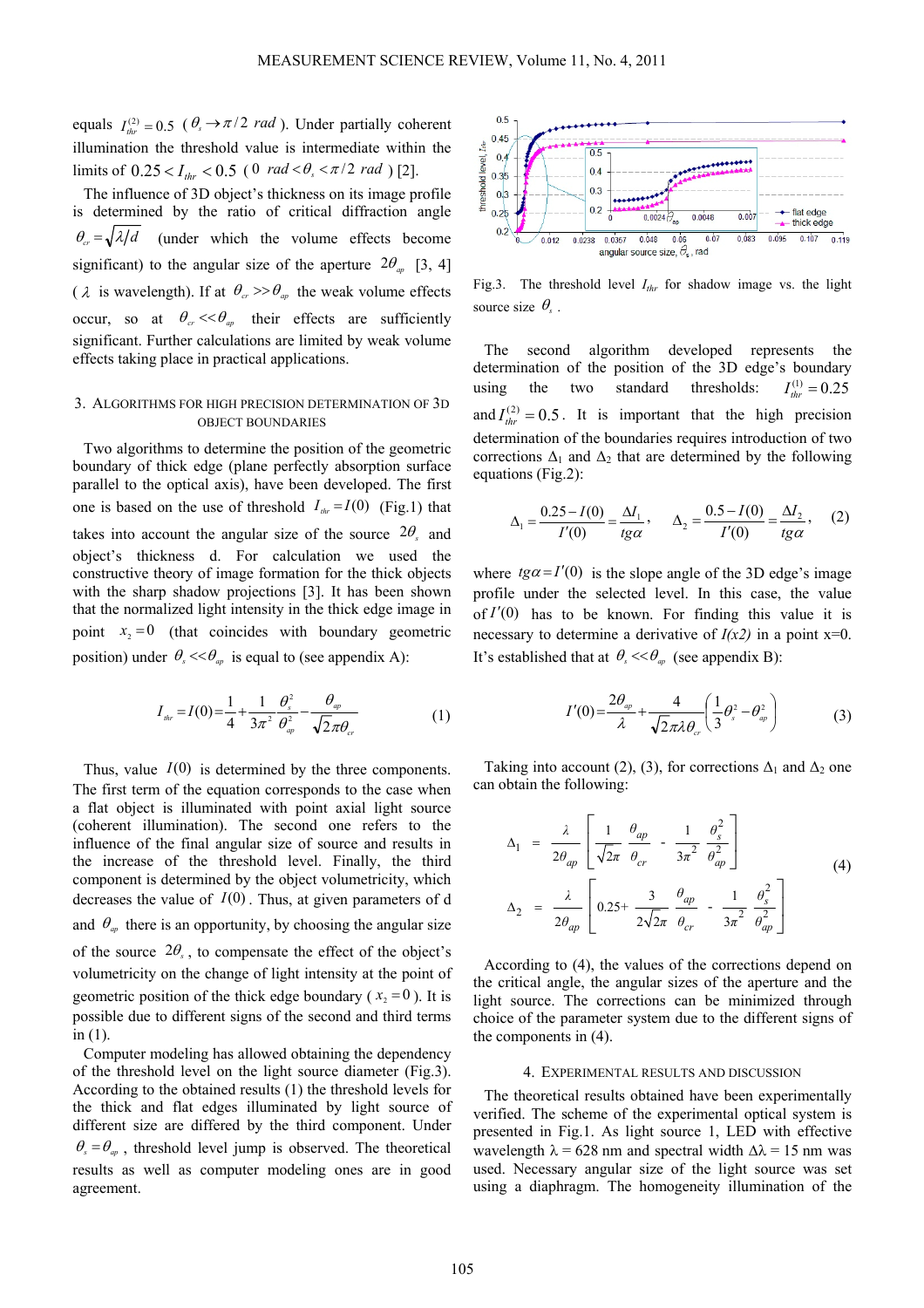inspected object was reached by mat diffuser. The thick object 3 was projected by lenses 4 and 6 on a photodetector camera with  $2210 \times 3002$  pixel matrix (pixel size was  $3.5 \mu$ m). The angular size of aperture diaphragm 5 had been set on the assumption that  $\theta_{ap} > \theta_{s}$ . The system calibration was fulfilled by using a thin object with the thickness of a few microns.

In experiments we used ceramic isolation rings with thickness within 0.8-80 mm, with outer diameter of 28 – 80 mm and inner diameter of  $23 - 62$  mm as the thick objects. The position of thick edge was determined at level  $I_{thr}^{(2)} = 0.5$ . By computer processing of the obtained shadow images from the photodetector camera it is possible to determine the boundary position of 3D objects with an improved accuracy up to the tenth part of a pixel size.

The influence of the object's thickness and of the optical system parameters on the image position profile has been experimentally established and theoretically confirmed. For example, when the measuring thickness of the threedimensional edge varied from 2 to 10 mm, the position boundary shift was equal to 4.77  $\mu$ m. The results of the experiment and computer modeling are presented in Fig.4, which shows the dependence of ring edge's shift on the thickness. One can see that the deviation of the experimental and theoretical data in average has not exceeded a few microns that can be explained by non accuracy position under calibration of the initial objects (instrument error was about  $2 \mu m$ ).



Fig.4. Shift of the position of 3D object's edge vs. the object's thickness: points are experimental data; solid line is averaged experimental curve; the curve below is calculation data.

Using the second algorithm we have been able to decrease the systematic error of the inspection system ten times: from  $20 \mu m$  to  $2 \mu m$ .

#### 7. CONCLUSION

We have studied the peculiarities of image formation for 3D objects, as a thick edge with sharp shadow projection illuminated by partially coherent light applied to dimensional inspection. The research results provide evidence that shift of 3D object shadow boundary depends on the object's thickness, the angular sizes of the light source and the aperture. It is shown that the choice of source size can minimize the shift of real 3D edge position. The developed algorithms for processing the measurement information allow a significant increase in the precision of 3D object geometrical parameter measurement by choosing the angular size of light source . The results obtained can be used for development of precision measurement systems for 3D object inspection with sharp shadow projection.

## APPENDIX A

Let's obtain the derivation of  $I(x_2)$  under  $\theta_s \ll \theta_{ap}$ . As it is known [3], the spectrum of perfectly absorbing thick edge (Fig.1) under illumination by normal plane wave (formed by an axis point source) is defined:

$$
F(\omega) = \pi \delta(\omega) + \frac{\widetilde{Y}_d(\omega)}{i\omega} + \frac{Y(0)}{i\omega} e^{\frac{i\omega^2 d}{2k}}, \tag{A1}
$$

where  $\omega = k\theta$  is angular spatial frequency;  $\theta$  is diffraction angle;  $k = 2\pi/\lambda$  is wave number ( $\lambda$  is wavelength);  $\delta(x)$ is Dirac delta function;  $\widetilde{Y}_d(\omega)$  is the Fresnel function [7]; *d* is object's thickness;  $Y(x)$  is Heaviside step function.

The Fresnel function in case of weak object's volumetricity, i.e. at  $\omega_{ap} = k\theta_{ap} \ll \omega_{cr} = k\theta_{cr}$  can be written [4]:

$$
\widetilde{Y}_d(\omega) = 0.5 + e^{-i\pi/4} \frac{\omega}{\omega_{cr}},
$$
\n(A2)

where  $\omega_{cr} = k \theta_{cr} = k \sqrt{\lambda/d} = 2\pi/\sqrt{\lambda d}$  is angular critical spatial frequency.

Taking into account (A2) and  $e^{\frac{i\omega^2 d}{2k}} \rightarrow 1$ , (A1) can be transformed:

$$
F(\omega) = \left[\pi \delta(\omega) + \frac{1}{i\omega}\right] + \frac{e^{-i\pi/4} \frac{\omega}{\omega_{cr}}}{i\omega} = \left[\pi \delta(\omega) + \frac{1}{i\omega}\right] + \frac{e^{-i\pi/4}}{i\omega_{cr}}.
$$

In case of illumination of 3D object by inclined plane wave (formed by point off-axis source shifted on value  $\omega_{ab}$ ) its spectrum can be written:

$$
F(\omega,\omega_{sh}) = \pi \delta(\omega-\omega_{sh}) + \frac{1}{i(\omega-\omega_{sh})} - \frac{e^{\frac{i\pi}{4}}(\omega-2\omega_{sh})}{(\omega-\omega_{sh})\omega_{cr}}.
$$
 (A3)

The amplitude field from any shifted point source in image plane is determined by the integral of thick edge spectrums (A3) within aperture diaphragm  $2\omega_{av}$ :

$$
A(x_2, \omega_{sh}) = \frac{1}{2\pi} \int_{-\omega_{ap}}^{\omega_{ap}} F(\omega, \omega_{sh}) \cdot \exp(i\omega x_2) d\omega
$$
 (A4)

Resultant intensity of partially coherent illumination is the